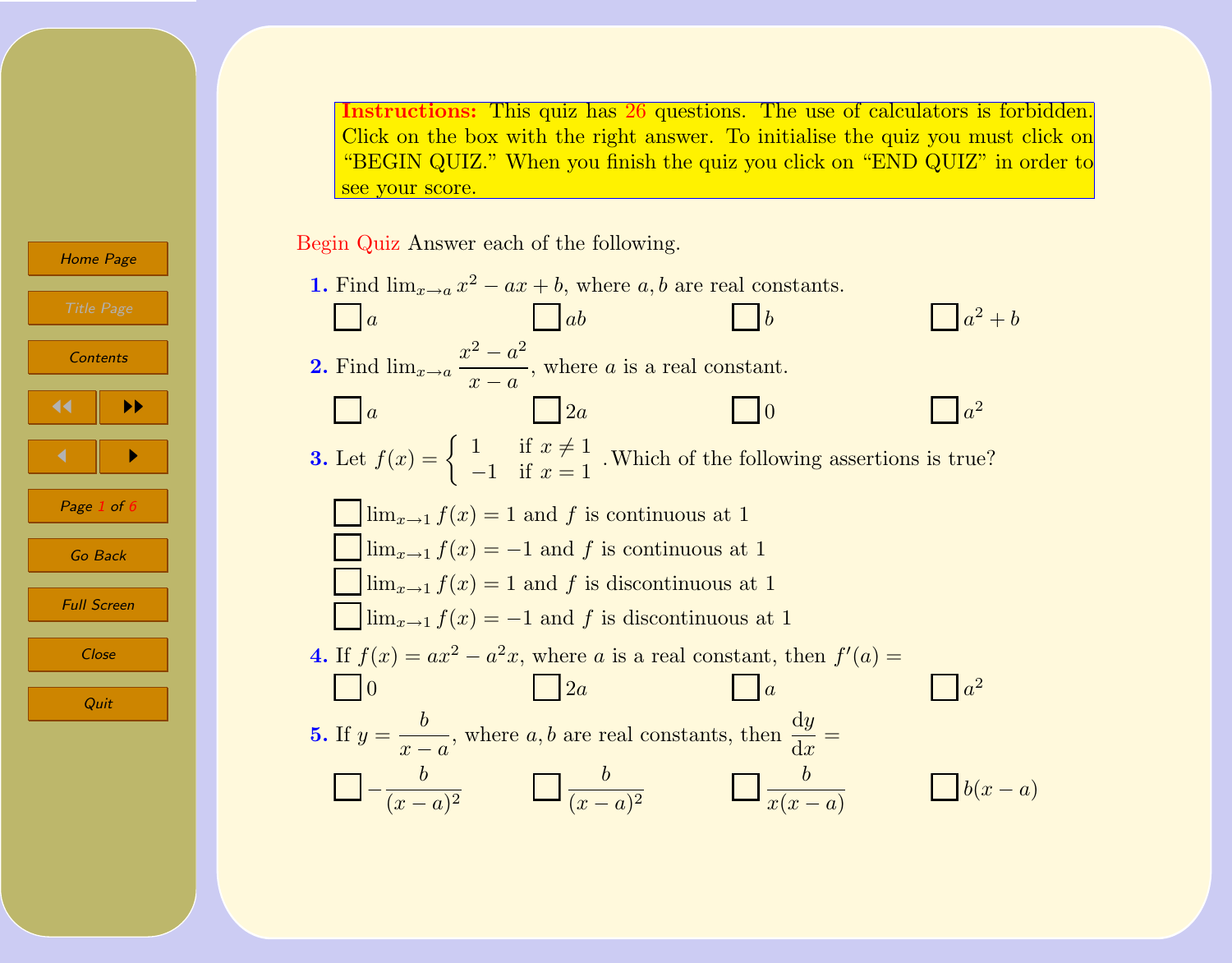





[Home Page](http://www.math.upenn.edu/~santosan/)

Title Page

 $\blacksquare$ 

Page  $2$  of  $6$ 

Go Back

Full Screen

Close

Quit

JJ II





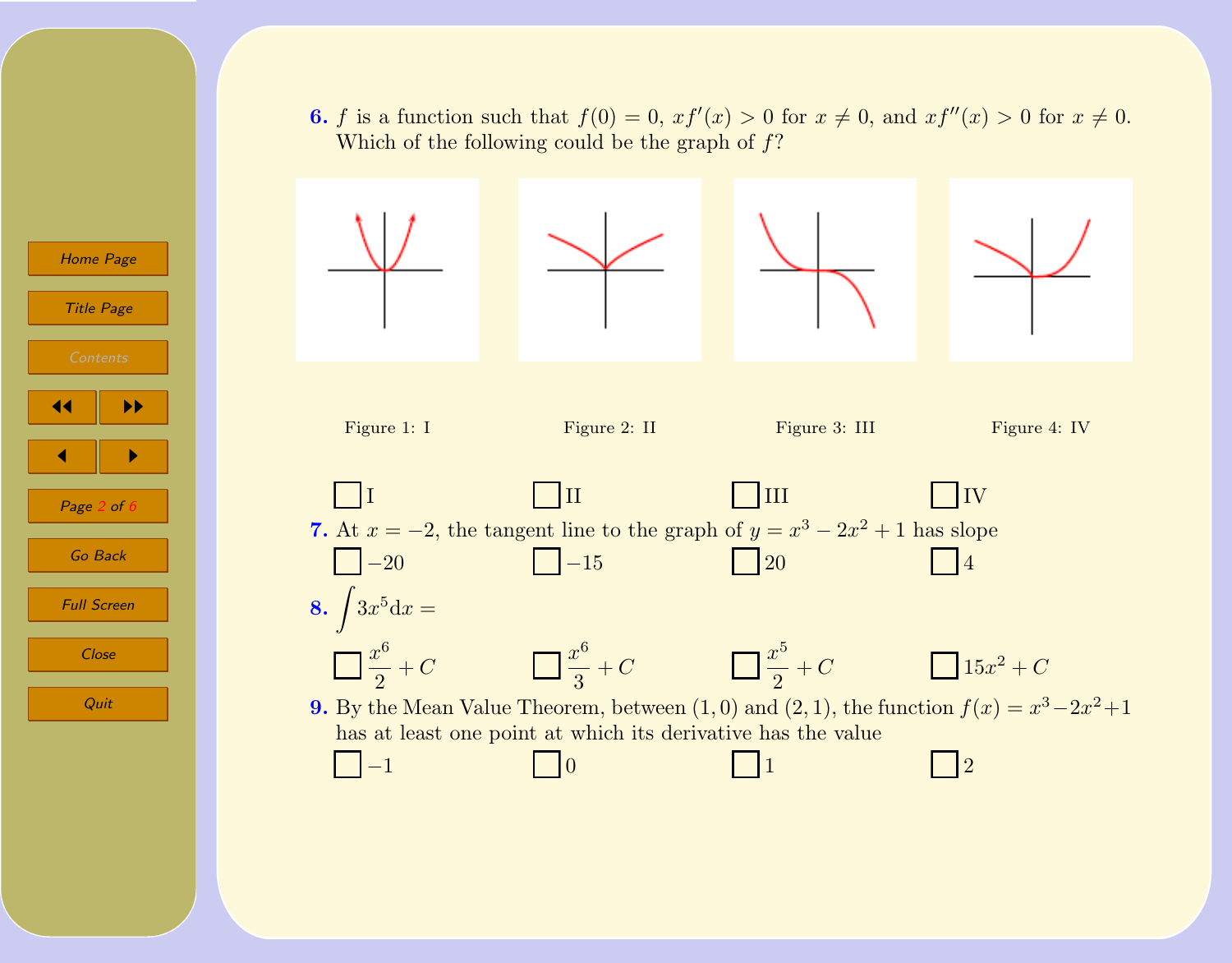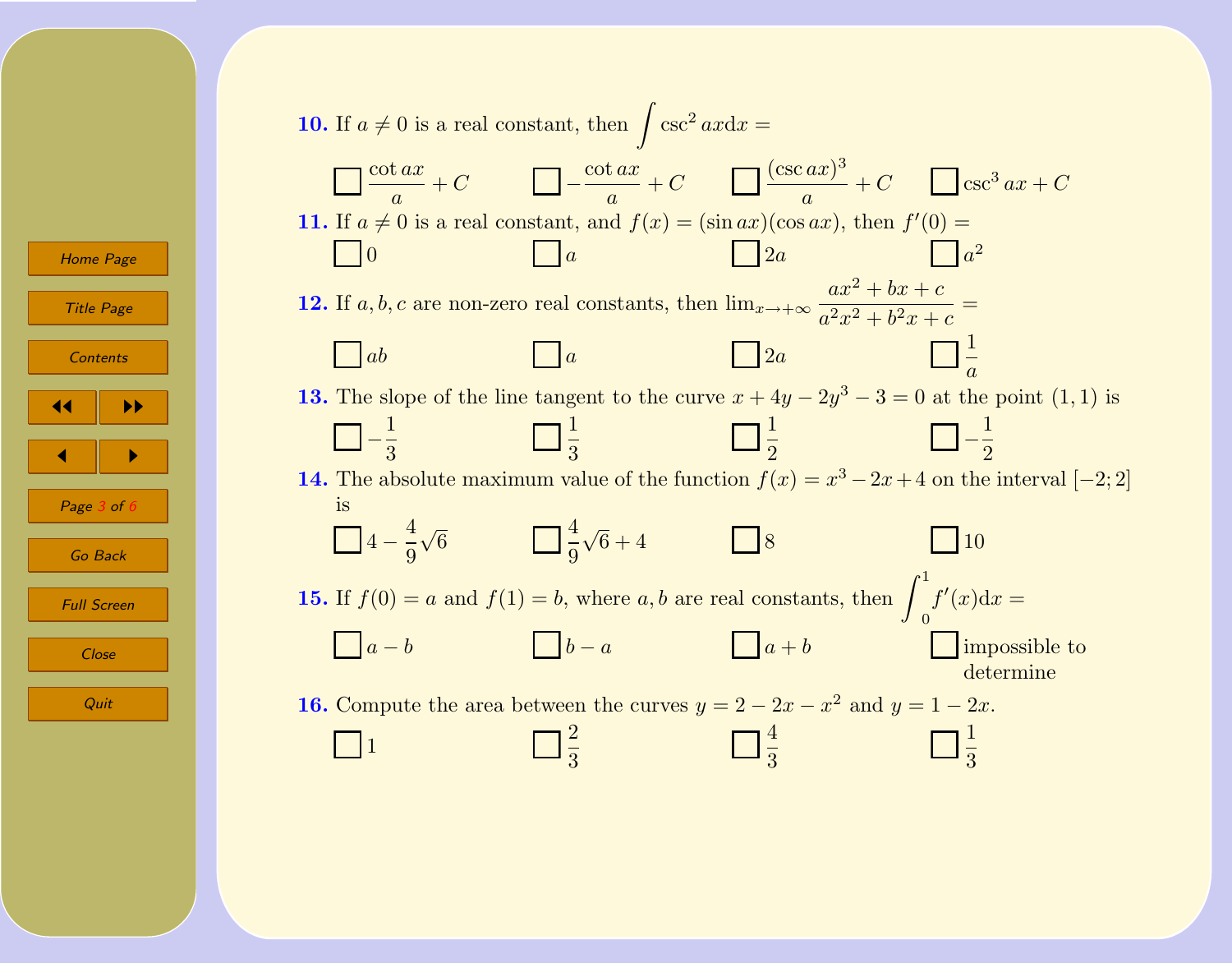



Figure 5: Problem 17.



[Home Page](http://www.math.upenn.edu/~santosan/)

Title Page

**[Contents](#page-0-0)** 

 $\blacksquare$ 

Page  $4$  of  $6$ 

Go Back

Full Screen

**Close** 

Quit

JJ II

18. The number of unfilled pharmacist positions in year  $x$  is approximately

$$
P(x) = -583x^3 + 2068x^2 + 323x + 2670, \qquad 0 \le x \le 3.
$$

If  $x = 0$  corresponds to year 1998, in what year was the shortage of pharmacists most severe?

1998 1999 2000 2001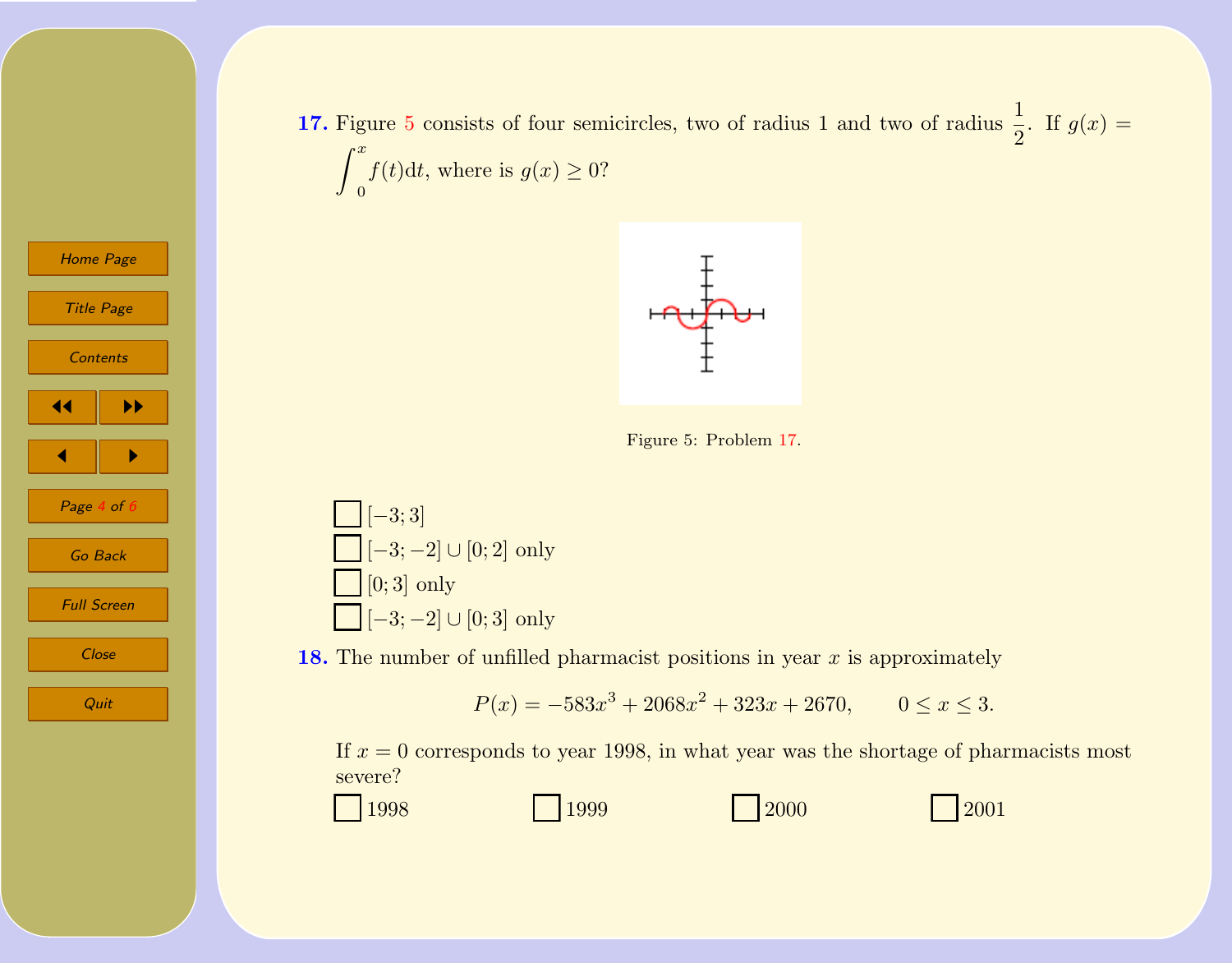19. When a stone is dropped into a pool, a circular wave moves out from the point of impact at the rate of 3a inches per second  $(a > 0$  a real constant). How fast is the area enclosed by the wave increasing when the radius of the wave is a inches?



 $\blacksquare$ Page  $5$  of  $6$ 

Quit

Go Back

Full Screen

Close

[Home Page](http://www.math.upenn.edu/~santosan/)

Title Page

**[Contents](#page-0-0)** 

JJ II